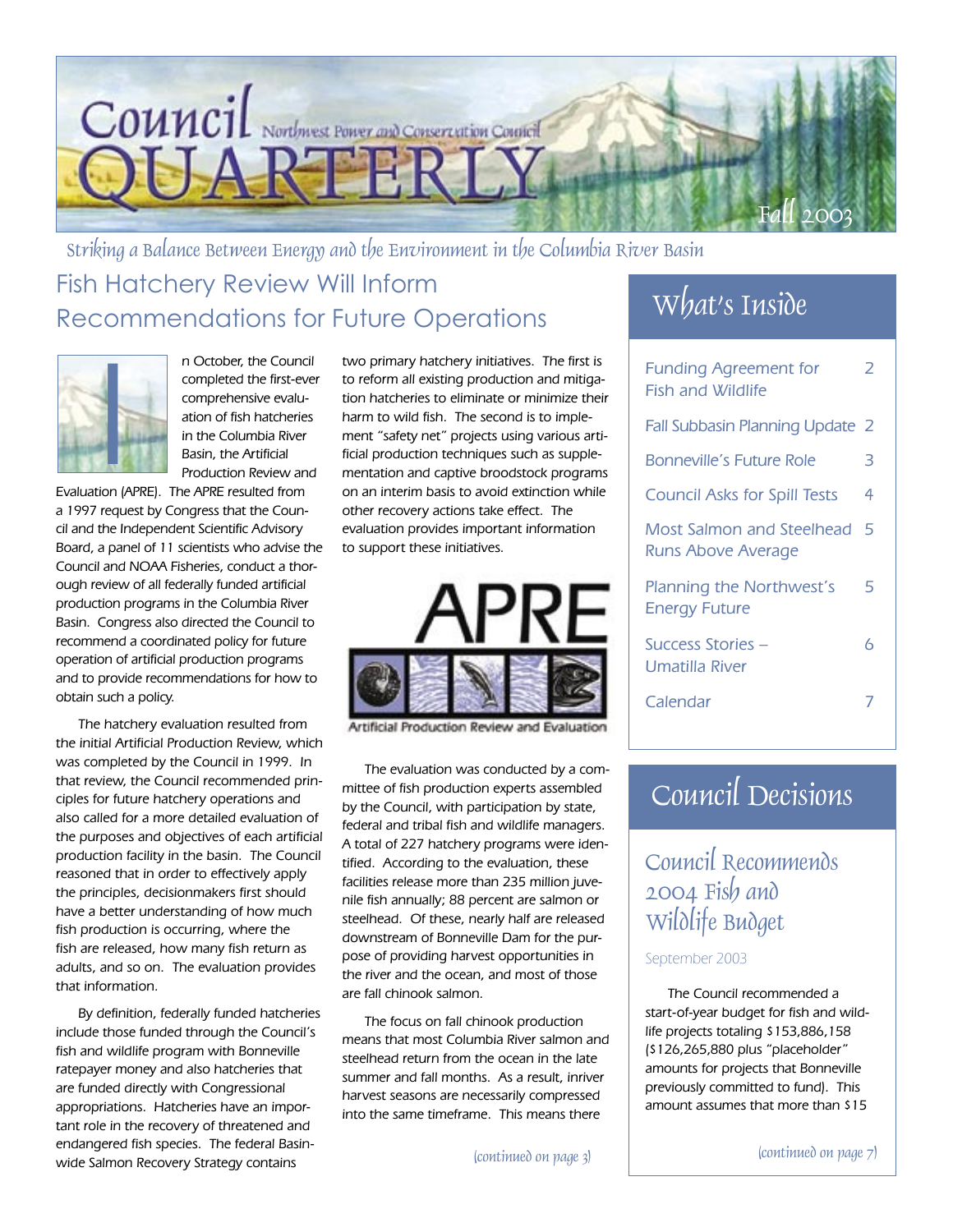## Council Pushes for New Funding Agreement for Fish and Wildlife

In July 2003, the Council authorized its<br>staff to enter into discussions with Bonn<br>ville and other regional entities about a<br>new long-term funding agreement for the n July 2003, the Council authorized its staff to enter into discussions with Bonneville and other regional entities about a fish and wildlife program. This responds directly to direction from the four Northwest governors in their June recommendations regarding future fish and wildlife funding.

A previous six-year funding agreement, which was in the form of a Memorandum of Agreement among federal agencies with responsibilities for fish and wildlife recovery, mitigation and river operations, expired in 2001 and was not renewed. The Council believes a new long-term funding agreement should cover a broader set of planning and management issues than the previous agreement, consistent with the governors' recommendation for greater funding stability. These issues include, for example: 1) funding to implement subbasin plans and

also biological opinion requirements; 2) specific assurances for managing expenditures to an average annual budget with the ability to reserve funds for use in future years; 3) incorporation of current procedures for project selection, including independent scientific review; and 4) defined quarterly reporting requirements.

With the governors' recommendation as the impetus, the Council, its staff and Bonneville developed funding processes and protocols to be used for fish and wildlife spending for the remainder of the current Bonneville rate period. In October, these parties agreed that accrued expenses would average \$139 million per year for the four years 2003 through 2006 and that total spending over the four years would not exceed \$556 million. The parties did not agree on processes and protocols for the capital portion of the budget.

The matter of a new memorandum of agreement on fish and wildlife spending remains under discussion. In October, Bonneville Administrator Steve Wright told the Council in a letter that Bonneville "is willing to explore the possibility of a broader, long-term memorandum of agreement on fish and wildlife costs for the post-2006 period, providing it includes a clear definition of BPA's obligations, outcomes to be achieved, cost effectiveness tests, and contemplates the ability to tie funding to BPA's financial health so that funding adjusts in correlation to good and bad times."

The Council is concerned that a base level of funding be maintained regardless of fluctuations in Bonneville's revenues, and that the Council's fish and wildlife program provide the basis for defining Bonneville's fish and wildlife mitigation obligations.  $\overline{\text{CQ}}$ 

## Fall Subbasin Planning Update

The Northwest Power and Conserva-<br>tion Council now has contracts for all<br>58 subbasins expected to participate<br>in the current subbasin planning initiating tion Council now has contracts for all in the current subbasin planning initiative. The Council's contract management work from now through the end of May 2004 will focus primarily on managing invoices, tracking progress, and processing any changes to budgets or time extensions.

The Council will use subbasin plans, developed by local stakeholders to restore fish and wildlife, to help identify and prioritize the greatest needs for fish and wildlife in a particular geographic area.

Technical assessment products have been under development in a few pilot subbasins—the Yakama, Grande Ronde, and Clearwater—and should be completed soon. These tools will further integrate subbasin planning with the NOAA Fisheries' fish and wildlife recovery requirements.

At the recent Regional Coordination Group meeting on November 6, discussion included the relationship between federal and state recovery planning and subbasin planning, and the review and adoption process for subbasin plans. The May 28, 2004 deadline remains firm, and the Council may receive a few subbasin plans in the preformal submission phase of the process prior to the May 28 deadline.  $\overline{\mathbb{C}\mathbb{Q}}$ 

## Subbasins with Approved Workplans

### Idaho

Boise Bruneau Clearwater Montana Flathead

Kootenai

Coeur d'Alene Kootenai Lower Mid-Snake Mainstem Owyhee Palouse Payette Pend Oreille Salmon Snake Headwaters Spokane Upper Closed Basin Upper Mid-Snake Mainstem Upper Snake Weiser

### Oregon

Burnt Columbia Estuary Columbia Gorge **Deschutes** Fifteenmile Creek Grande Ronde Hood Imnaha John Day Lower Columbia Mainstem Lower Mid-Snake Mainstem Lower Snake Mainstem Malheur

Owyhee Powder Snake Hells Canyon Umatilla Upper Mid-Snake Mainstem Walla Walla **Willamette** 

### **Washington**

Asotin Columbia Estuary Columbia Gorge **Cowlitz** Elochman Entiat Grande Ronde Grays Kalama Lake Chelan

Lewis Little White Salmon Lower Columbia Mainstem Lower Snake Mainstem Methow Okanogan Palouse Pend Oreille San Poil Snake Hells Canyon Spokane **Tucannon** Upper Columbia Mainstem Upper Mid-Columbia Mainstem Walla Walla **Washougal Wenatchee** Wind Yakima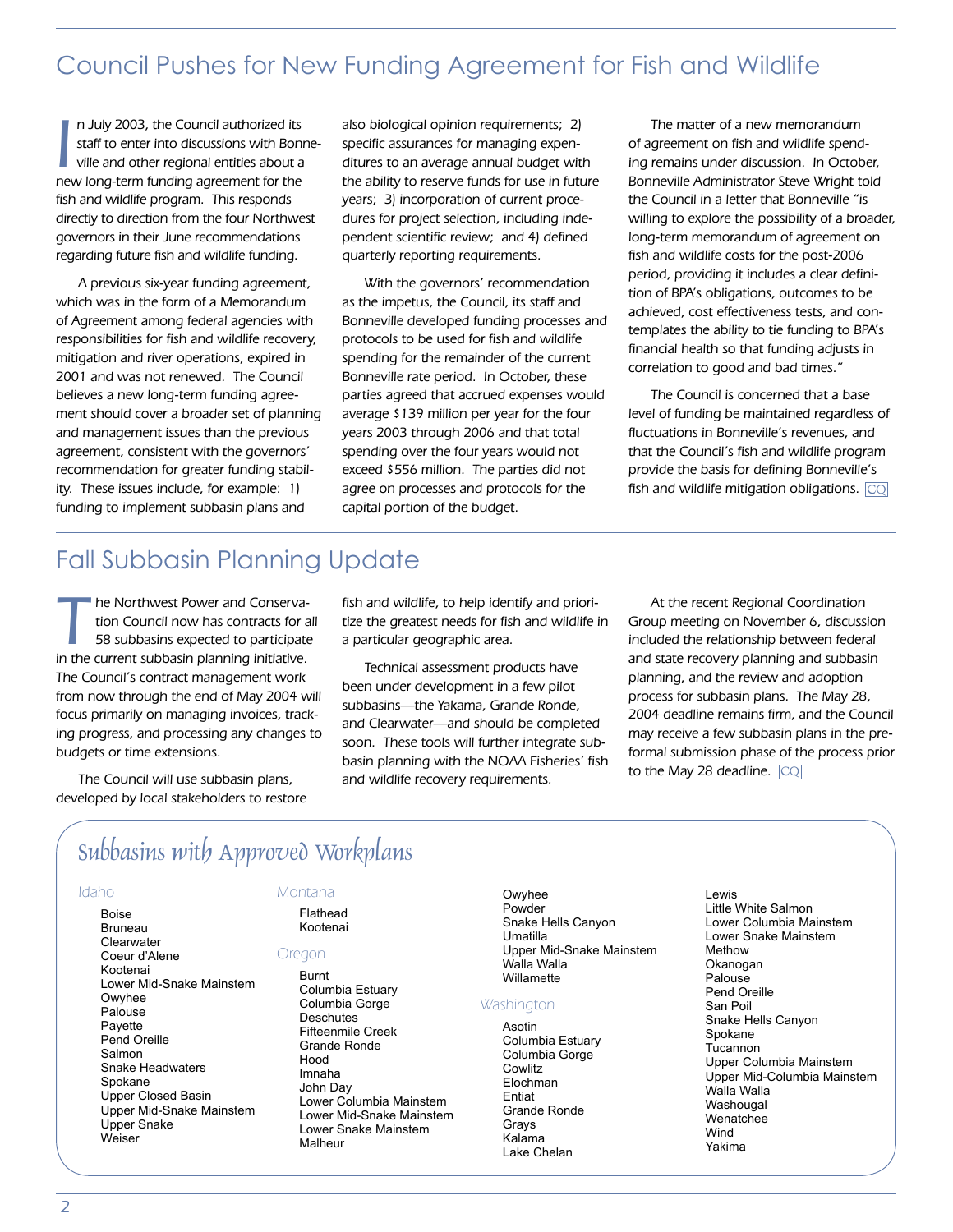## Bonneville's Future Role in Supplying the Region's Electricity

Ontinuing the discussion that began<br>
over a year ago on the role that the<br>
Bonneville Power Administration will over a year ago on the role that the play in supplying the region's future electricity needs, the Northwest Power and Conservation Council recently completed, and released for public comment, an issue paper on this topic.

Last fall the Council and Bonneville held a series of public meetings to hear from the region how electricity from the Federal Columbia River Power System (FCRPS) should be marketed after 2006. The issue of Bonneville's role as a power provider has been under discussion for several years, and the Council believes the region should address the question of Bonneville's future role in supplying electricity to the region now, before another energy crisis develops. At issue is the region's legacy of reasonably priced power and who will have access to it.

### **Background**

The FCRPS consists of 31 dams on the Columbia River and its tributaries. On average, it supplies about 45 percent of the region's power. This federal hydropower is priced at cost and is sold by the Bonneville Power Administration primarily to publicly owned electric utilities. While construction of the FCRPS was financed by the federal government, the debt is being repaid by Northwest electricity users. Although Bonneville has not deferred any payments to the U.S. Treasury since the early 1980s, organizations like the Northeast-Midwest Institute and its congressional allies contend that it is

being subsidized by the federal government. Critics advocate privatizing Bonneville, or requiring Bonneville to sell its power at market prices to benefit U.S. taxpayers rather than selling at cost to Northwest consumers. While these proposals have never gained the political support necessary to move forward, defending the region's position has been an



ongoing effort for the region's utilities, governors, congressional delegation, and the Council. Bonneville's recent financial difficulties, and the prospect that the agency might miss a Treasury payment, increased the pressure to "reform" the agency.

The governors of Idaho, Montana, Oregon, and Washington recognize the continuing uncertainty regarding Bonneville's role places the region's power supply and economy at risk. And while the difference in the cost of Bonneville's power compared to market rates for wholesale power has

not always been that large, the base of federal hydropower is likely to be a low-cost resource for many years to come, and preserving this benefit for Northwest consumers should be a high priority for the region.

The Council's issue paper, The Future Role of the Bonneville Power Administration in Power Supply (Council document 2003- 18), outlines the problems Bonneville and the region have faced in recent years, and concludes that these problems are likely to continue unless Bonneville's role in marketing federal power changes. The paper reviews the potential solutions developed through several public processes over the last decade, including the 1996 Comprehensive Review of the Northwest Energy System, the 1998 Bonneville Cost Review, and most recently, the 2002 Joint Customer Proposal and Regional Dialogue. Two recommendations consistently expressed are that Bonneville should sell the federal power through long-term contracts (20 years) to reduce uncertainty and help protect the region from outside efforts to appropriate the benefits of the FCRPS; and to limit Bonneville's—and the region's exposure to the risks of the wholesale power market by limiting Bonneville's role in serving loads beyond the capability of the federal base system. This could be accomplished through bilateral contracts in which customers bear the cost and risk of resources Bonneville has to acquire in order to serve load. For various reasons, past efforts to implement these and other recommendations developed in the public processes have stalled. CO

## Fish Hatchery Review

### (continued from front page)

are fewer opportunities to catch salmon during the spring and summer because there are fewer fish available in those seasons, according to the evaluation. At the same time, many of the fall chinook released from Columbia River Basin hatcheries are intended for harvest in the ocean off British Columbia and Alaska, consistent with United States obligations under the 1985 Pacific Salmon Treaty.

The evaluation process, which resulted in draft Hatchery Genetic Management Plans for each of the hatcheries, concludes that the purposes of many artificial programs in the basin currently are unclear. While many artificial production programs were built to mitigate the impact of dams or to produce fish for harvest, their role today is less certain. The evaluation concludes that hatcheries probably are adversely affecting naturally spawning populations of fish. For many fish production programs, it was not clear whether, and to what extent, hatchery fish are spawning with wild fish.

The Council sought public comments on the evaluation through December 9 to assist in preparing an issue paper on hatchery reform. Following a public comment period on the issue paper, the Council will make recommendations to Congress. The recommendations will address future hatchery operations to ensure their management plans are consistent with state, federal and tribal goals for fish production and harvest, and also consistent with the ability of the rivers to support fish production. The APRE report is posted on the Council's website. CQ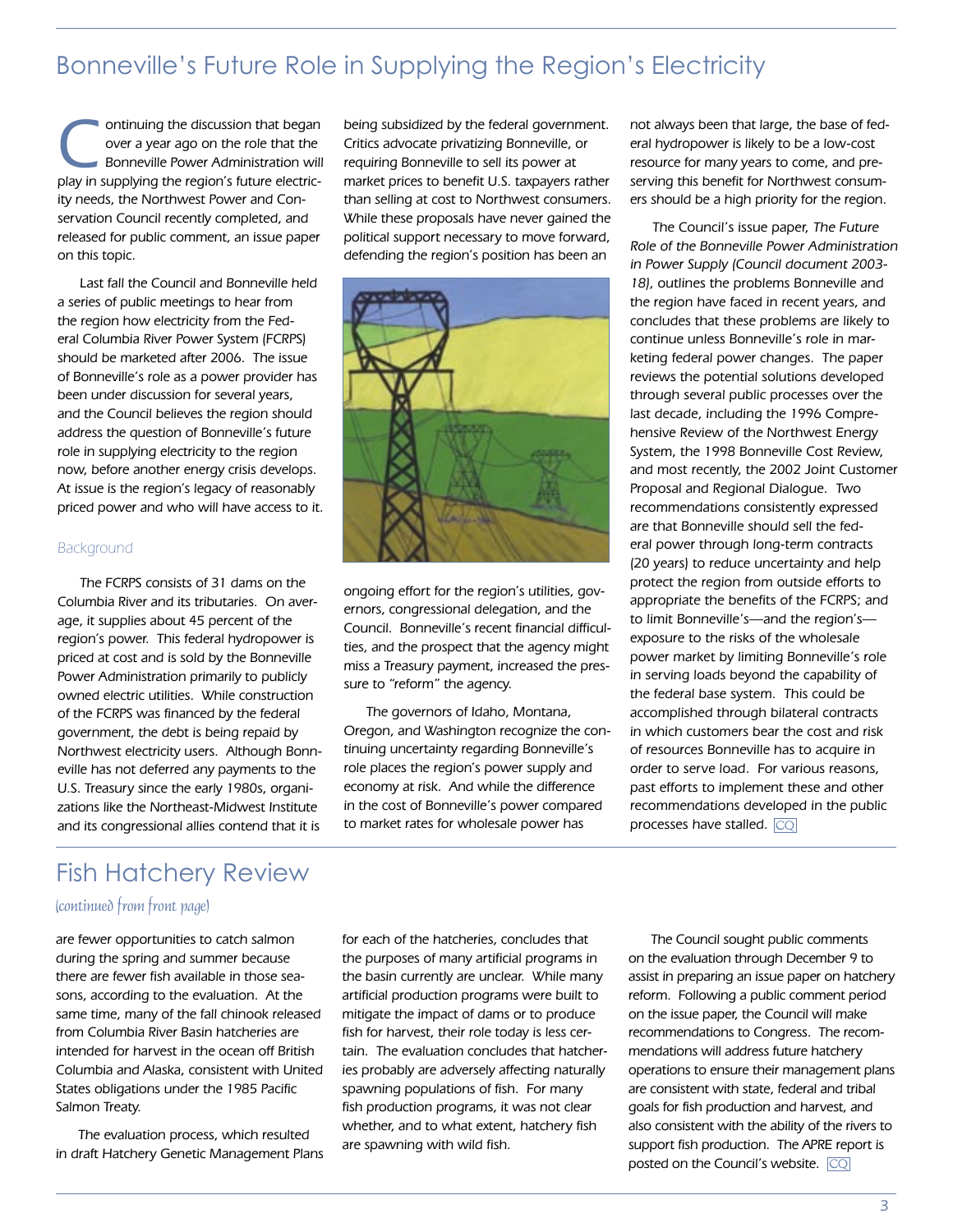## Council Asks for Spill Tests at Dams in the Summer of 2004

The Council amended its fish and<br>
wildlife program in April 2003 with<br>
recommendations for operations of<br>
by contract and so the mainston Column wildlife program in April 2003 with hydropower dams on the mainstem Columbia and Snake rivers and on major tributaries in the upper Columbia Basin, specifically Hungry Horse and Libby dams.

The amendments describe specific experiments and tests of alternative dam and river operations intended to protect all fish and wildlife that utilize mainstem rivers as habitat. The Council asked that the experiments be conducted in 2004.

The amendments are based on river conditions and dam operations in the 2000 Biological Opinions issued by NOAA Fisheries and the U.S. Fish and Wildlife Service regarding the impacts of hydropower operations on threatened and endangered fish species. Some of these tests and experiments described in the mainstem amendments may require temporary departures from current dam operations while remaining consistent with the biological opinions. These would take place primarily in the summer and fall.

The NOAA Fisheries 2000 Biological Opinion on hydropower operations mandates water releases from storage reservoirs in Montana — from Hungry Horse and Libby dams — in July and August to boost flows in the lower Columbia River to help ESAlisted juvenile salmon and steelhead migrate to the ocean. The mainstem amendments describe an experiment to release a slightly smaller volume of water over a longer period of time — July through September — on the grounds that a longer, steadier release would provide greater protection to upriver fish and wildlife in the rivers and reservoirs than the more rapid flow fluctuations under the biological opinion, and would continue to benefit salmon and steelhead downstream. The mainstem amendments focused particular attention on tests to examine the benefits of the current summer spill program for juvenile fall chinook and determine whether the biological benefits of spill can be achieved in a more effective and less costly manner by spilling less water.

While the Council approved its mainstem amendments in the spring of 2003, the federal agencies that operate the dams and sell the power determined it would not be possible to undertake the experimental operations until the summer of 2004. How-

The amendments describe specific experiments and tests of alternative dam and river operations intended to protect all fish and wildlife that utilize mainstem rivers as habitat.

ever, in a joint statement released August 26, Steve Wright, administrator of the Bonneville Power Administration, General William Grisoli, Division Engineer of the Northwestern Division of the Corps of Engineers, and Bob Lohn, regional director of NOAA Fisheries, said changes in river operations "must be implemented before next summer to more clearly allow alternative measures that could accomplish the biological benefit associated with spill at a reduced cost." Also according to the statement, "The agency heads stated their goal is to have a method in place by next year to help ensure that biological benefits are met in the most costeffective manner available."

In the fall, an ad-hoc group comprised of representatives of federal agencies, the Columbia Basin Fish and Wildlife Authority and the Council discussed four options: 1) a status-quo operation that would not disrupt current research activities; 2) an operation that would reduce spill and gather inriver fish survival estimates; 3) an operation that would follow biological opinion guidelines and establish baseline fish-survival estimates, with the option of offsetting mitigation; and 4) an evaluation of various spill levels in combination with other fish-passage measures, such as barge transportation of fish. The ad-hoc group also is discussing the feasibility of a systemwide spill test, including the costs of such a test and the data-gathering that would occur, and the flexibility of the biological opinions to permit operational changes.

The mainstem amendments also describe dam-operation tests and experiments to:

- Determine the relationship between fish survival and various levels of water spills at dams;
- Assess new spill technologies such as removable spillway weirs;
- Determine optimum fish survival through turbines at dams;
- Evaluate the fish-survival benefits of augmenting flows;
- Measure the biological effects of steady outflows from Libby and Hungry Horse dams;
- Identify the effects of shifting summer flows to later in the summer;
- Assess impacts of predation and harvest on ESA-listed species in the mainstem rivers; and address other scientific uncertainties. **CQ**

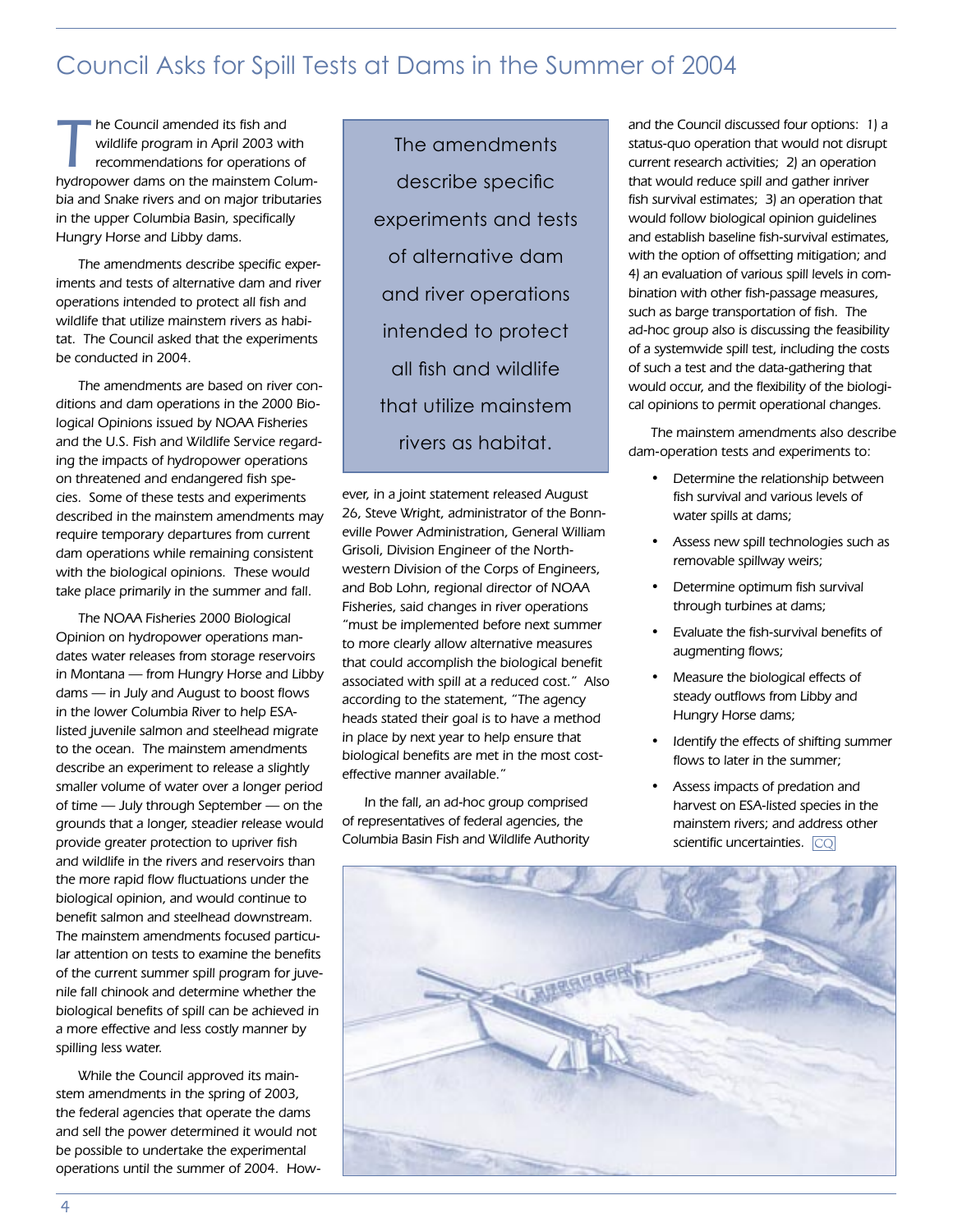## Recent Trend Continues: Most 2003 Salmon and Steelhead Runs Above Average

here is good news in the Columbia<br>
River Basin in 2003 — again. For the<br>
third consecutive year the number<br>
of adult salmon and stophood returning River Basin in 2003 — again. For the of adult salmon and steelhead returning from the Pacific Ocean to spawn in areas in the basin above Bonneville Dam is higher than the 10-year average and far above fish returns of the mid-1990s.

Through the end of October, with only a few weeks of counting left, nearly 1 million fall chinook had been counted crossing Bonneville Dam. The 10-year (1993-2002) average for fall chinook at Bonneville is 398,680 fish per year. Steelhead counted at Bonneville in 2003 totaled 362,025, compared to the 10-year average of 281,625.

Coho totaled 133,704 in 2003, compared to the 10-year average of 59,951. Only the sockeye count at Bonneville, 39,291, is lower than the 10-year average (46,825).

The run sizes of recent years are even more striking when compared to returns during the mid-1990s, when the runs were at near-record lows. Consider spring chinook, for example. The annual average count at Bonneville for the years 2001-2003 is 297,346 fish, compared to an annual average of 29,770 from 1994 through 1996. At Lower Granite Dam, the last of eight dams on the lower Columbia and Snake rivers that spring chinook cross on their way to spawn in Idaho, Washington or Oregon, the annual average for the years 2001 through 2003 is 110,370, compared to an annual average of 3,478 for the years 1994-1996.

While no single cause is apparent for the big upswing in fish returns, a number of factors likely are contributing. For the last several years feeding conditions have been favorable in those areas of the Pacific Ocean where Columbia Basin salmon and steelhead are known to spend their adult lives. Increases in artificial production probably had a part, too, as did improved freshwater spawning and rearing habitat and improved juvenile fish passage at the mainstem hydropower dams, achieved largely through the Council's fish and wildlife program.  $\boxed{\text{CQ}}$ 

## Planning the Northwest's Energy Future

The Northwest Power and Conserva-<br>tion Council is charged by Congress<br>through the Northwest Power Act tion Council is charged by Congress to assure the region an adequate, efficient, economical, and reliable power supply. The importance of that mission was made especially clear last summer when the country experienced widespread blackouts in the Northeast and Mid-West.

Currently, the Council is working on its Fifth Northwest Conservation and Electric Power Plan. Its first plan, released in 1983, was developed in the aftermath of the region's attempt to construct several large thermal power plants and the subsequent catastrophic 66 percent real increase in retail rates that resulted in the region. In response to this experience, the Council's first plan brought new innovations to electricity system planning such as integrating conservation as a resource, and using methods to assess and manage the risks associated with building power plants, which are expensive and can take a long time to construct.

The Fifth Power Plan comes on the heels of the 2000-2001 electricity crisis in the West. The crisis was triggered by a failed attempt at industry restructuring in California. However, it had its root in resource planning and implementation throughout the West that failed to adequately account for the risks inherent in the wholesale electricity market, as well as the relative imma-

The goal of the Fifth Power Plan is to do a better job of assessing risk and the ability of different resource portfolios and implementation strategies to moderate risk.

turity of the industry structure that now characterizes much of the West.

### Information and Analysis

The Council's plans are built on a foundation of information: forecasts of future demands, fuel prices, conservation costs and potential, generating resource costs and performance, and so on. The Council uses this information to develop its own analysis, and it provides reference information to utilities, regulators, and the public as well. Advisory groups made up of regional experts develop the information, and much of the basic information has already been completed. For example, Council conservation analysts found that despite the fact that the region has developed 2,600 average megawatts of conservation savings over the last 20 years, there is approximately an additional 3,000 average megawatts of cost-effective savings to be developed over the next 20 years. Much of this potential is the result of new technologies that did not exist even a few years ago.

The goal of the Fifth Power Plan is to do a better job of assessing risk and the ability of different resource portfolios and implementation strategies to moderate risk. The electricity industry is inherently risky. It faces a future of highly uncertain and variable loads, fuel prices, hydro conditions, market prices, and policy choices. The industry will also need to evaluate the wide range of generation and end use technologies, each with different risks. The approach used in developing the Fifth Power Plan is called riskcontained portfolio analysis. The objective is to have an analytical tool that will provide insights from a regional perspective that can be scaled to the individual utility level as well. The development of this tool is nearly complete, and the Council is currently analyzing alternative portfolios.

The Fifth Power Plan is expected to be completed in draft form by spring 2004. Information on the development of the plan, and access to the Council's issue papers on topics such as demand forecast, conservation, and natural gas, is available through the Council's website, www.nwcouncil.org, under "energy." CO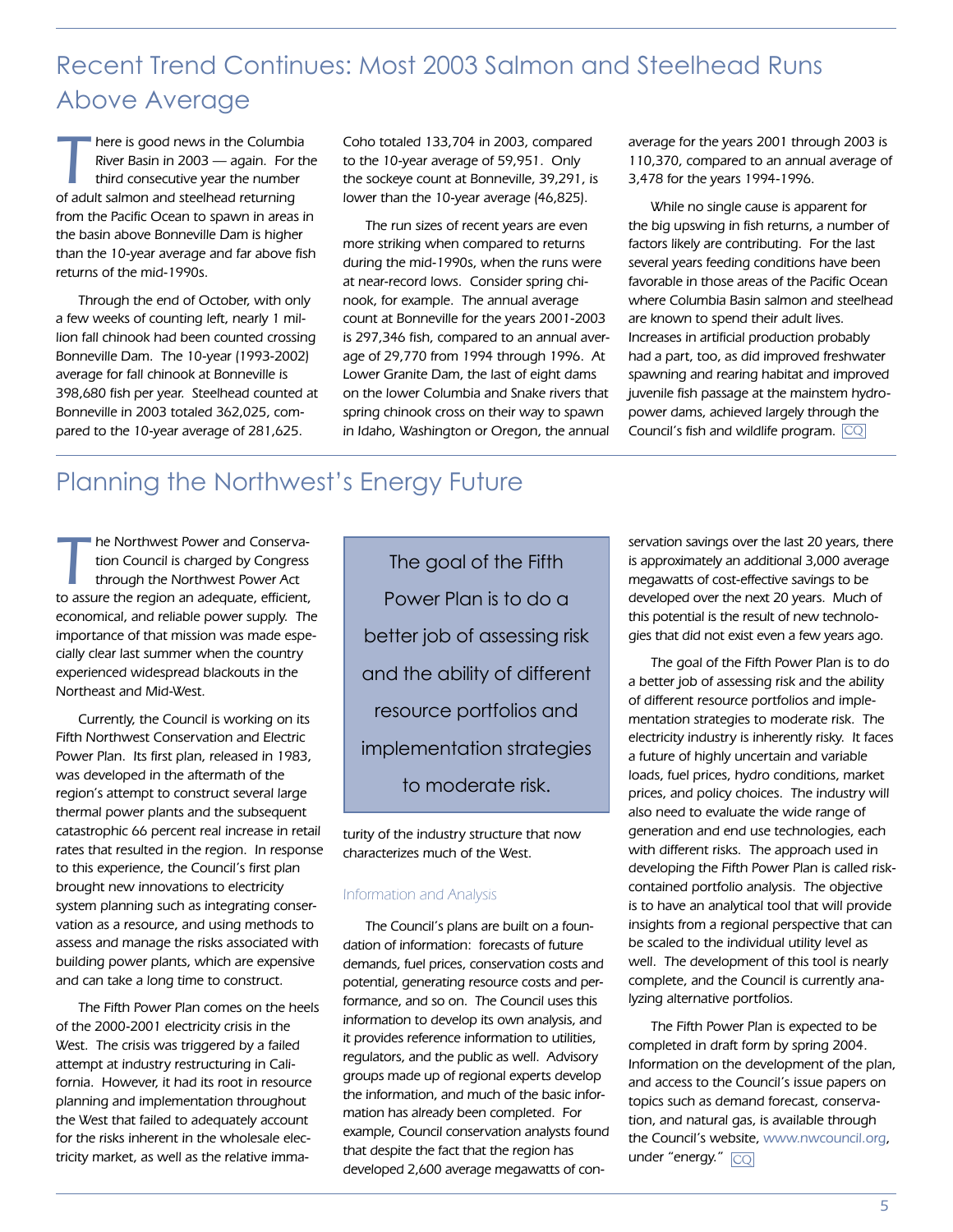# Success Stories – Umatilla River

## The Pacific Lamprey Research and Restoration Project

W hen it comes to restoring<br>anadromous fish population<br>that comes to mind. But there is and anadromous fish populations in the Columbia Basin, it's salmon that comes to mind. But there is another fish that is also historically and culturally important to basin tribes: the Pacific lamprey.

Like salmon, the lamprey has experienced declines in abundance from the effects of human development and disturbances to its habitat. Although the lamprey, which is an eel-like fish, is a highly valued resource to Native Americans, both as a cultural icon and as a subsistence food by various tribes along the Pacific coast, the conservation of native lampreys has not been a fisheries management priority in the United States. Even though these primitive fish share many of the same habitats as salmonids, lampreys have received little attention.

The Pacific Lamprey Research and Restoration project, initiated in 1994, is sponsored by the Confederated Tribes of the Umatilla Indian Reservation, and has been recommended by the Council for funding by the Bonneville Power Administration to provide critical information about Pacific lampreys in the Umatilla River. The overall goal of the project is to restore the natural production of Pacific lampreys in the Umatilla River to self-sustaining and harvestable levels. The Umatilla River basin was chosen by the tribe as an initial pilot project for several reasons: The river historically produced significant numbers of lampreys for fishing opportunities; recovery efforts for salmonids in the basin may help with the overall recovery of Pacific lampreys; and the current population levels of Pacific lampreys are extremely low.

David Close, project manager, believes the research suggests that the lamprey plays an important role in the food web, and may have acted as a buffer for salmon from predators. For a predatory sea mammal, lampreys are easier to capture than adult salmon; they have a higher caloric value per unit weight than salmonids; and their migration in schools means fertile feeding patches. And lampreys, like



other anadromous fish species, also bring important marine nutrients to watersheds when they return to spawn and die in streams and rivers.

"We've really learned a lot about lampreys through this project, including the importance of pheromones in the timing of their migrations," says Close.

One of the objectives of the project is to evaluate the role of these pheromones, or bile salts, which are released by larval lampreys as a migratory cue to upstream migrating Pacific lampreys. Researchers are measuring the fish's response to bile salts during the adult spawning migration in freshwater at the Columbia River Research Laboratory through a variety of techniques. The project should also give insight into the habitat requirements for larval lampreys; researchers have found that certain habitat variables can predict the abundance of larvae.

Since 2000, the project has outplanted adult lampreys in the Umatilla River, monitoring different life history stages to determine if this technique will help in restoring the natural production of lampreys. Initial results have been encouraging: adult lampreys are successfully spawning and producing larval lampreys. These larval

lampreys are beginning to distribute from the headwaters to the lower reaches of the Umatilla River. In time, researchers hope that the larvae will attract adult lampreys during their spawning migration. Other techniques include the use of surgically implanted radio-tags used to monitor the behavior of Pacific lampreys in the Columbia River. Results have shown that radiotelemetry is effective with accurately sized tags and the proper acclimation time before the fish's release back to the river.

Researchers hope to better understand the Pacific lamprey in order to restore their natural production in the Umatilla River. Their future goals include research into the role of stress steroids in the lamprey; the role of microsatellite DNA in the population structure of lamprey; and ecological studies of recently hatched larvae.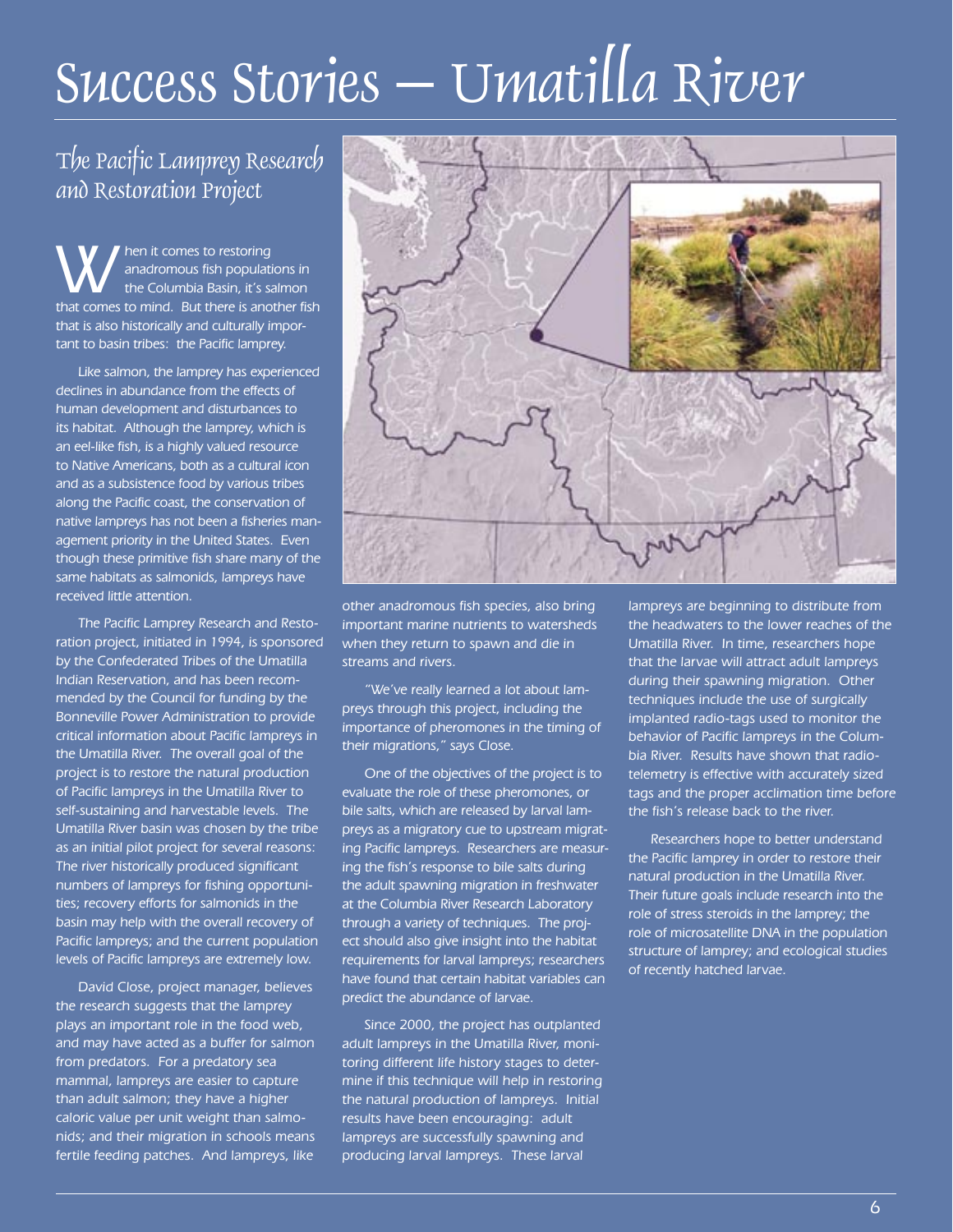## Calendar

### Calendar of Council Meetings and Other Events:

| January 12-16  | Pacific Salmon Commission — Post-season meeting, Portland. Information at www.psc.org.                                                                      |
|----------------|-------------------------------------------------------------------------------------------------------------------------------------------------------------|
| January 20-22  | Northwest Power and Conservation Council - Skamania Lodge, Stevenson, Washington.<br>Information at www.nwcouncil.org, or from the Council at 503-222-5161. |
| January 22-23  | 11th annual conference on the Endangered Species Act — Seattle. Information at www.theseminargroup.net.                                                     |
| January 23     | Urban Ecology and Conservation Symposium - Portland. Information at www.esr.pdx.edu/uerc.                                                                   |
| January 23-24  | Watersheds, the Clean Water Act & More - Portland. Information at www.eli.pdx.edu/watershed.                                                                |
| January 29-30  | Watersheds, the Clean Water Act & More — Portland. Information at www.eli.pdx.edu/watershed.                                                                |
| February 3-5   | Third Annual Northwest Stream Restoration Design Symposium — Skamania Lodge, Stevenson, WA.<br>Information at www.rrnw.org/Skamania2004.                    |
| February 9-13  | Pacific Salmon Commission — 19th Annual Meeting, Vancouver, B.C. Information at www.psc.org.                                                                |
| February 17-19 | <b>Northwest Power and Conservation Council</b> — Boise, Idaho. Information at www.nwcouncil.org,<br>or from the Council at 503-222-5161.                   |

## Council Decisions (continued from front page)

million in Fiscal Year 2003 funding would be made available for rescheduling and/or is saved or otherwise made available by Bonneville for contracting. The \$153.8 million amount is for the direct-spending, or "expense" part of the budget. The budget also includes a capital component, which is an amount of money set aside annually for the long-term costs of financing construction projects and other higher-price purchases. Some land acquisitions are capitalized, for example, as opposed to being paid in a lump sum from the expense budget. For 2004, the Council recommended capital projects totaling \$58.2 million. About \$42 million of that amount is for land acquisitions, and Bonneville and the Council are continuing to discuss new rules for capitalizing land purchases. The actual amount of money available for 2004 will be known after the start of the year, as Bonneville asked its contractors to submit their final billings for 2003 by December 31.

## Bylaws Changes Approved October 2003

After nine months of work, the Council approved changes in its bylaws. The major changes are: 1) The meeting at which the annual election of officers takes place may not be adjourned until officers are elected. Under the previous bylaws, in the event of a tie vote for chair, the vice chair became chair automatically. 2) The new bylaws contain a provision regarding censure of officers. 3) Rules regarding employee separation agreements were clarified. 4) The Sunshine Act exception was broadened so that the Council may meet in executive session to receive legal advice on the potential for civil litigation associated with alternative courses of Council action. 5) Rules regarding what constitutes a public meeting of the Council were modified. Under the new bylaws, a meeting is not official and open to the public, even if a quorum (five members) is present, if the following conditions exist: the Council is called together by the Northwest governors or some other entity and the agenda is not set by the Council and there is no deliberation by the Council and no Council action results. Additionally, the governors may call the Council together in a closed meeting. 6) The Council may suspend its bylaws on a threefourths majority vote with at least one member from each state voting yes.

## Oregon Subbasin Planning

### November 2003

The Council extended four contracts to continue state-level technical support for subbasin planning in Oregon. The contracts were extended through May 28, 2004, which is the deadline for completing the plans. The contractors and amounts approved by the Council are: Cogan Owens Cogan, \$25,731; Columbia River Inter-Tribal Fish Commission, \$256,062; Confederated Tribes of the Umatilla Indian Reservation, \$63,021; and the Oregon Department of Fish and Wildlife, \$76,172.